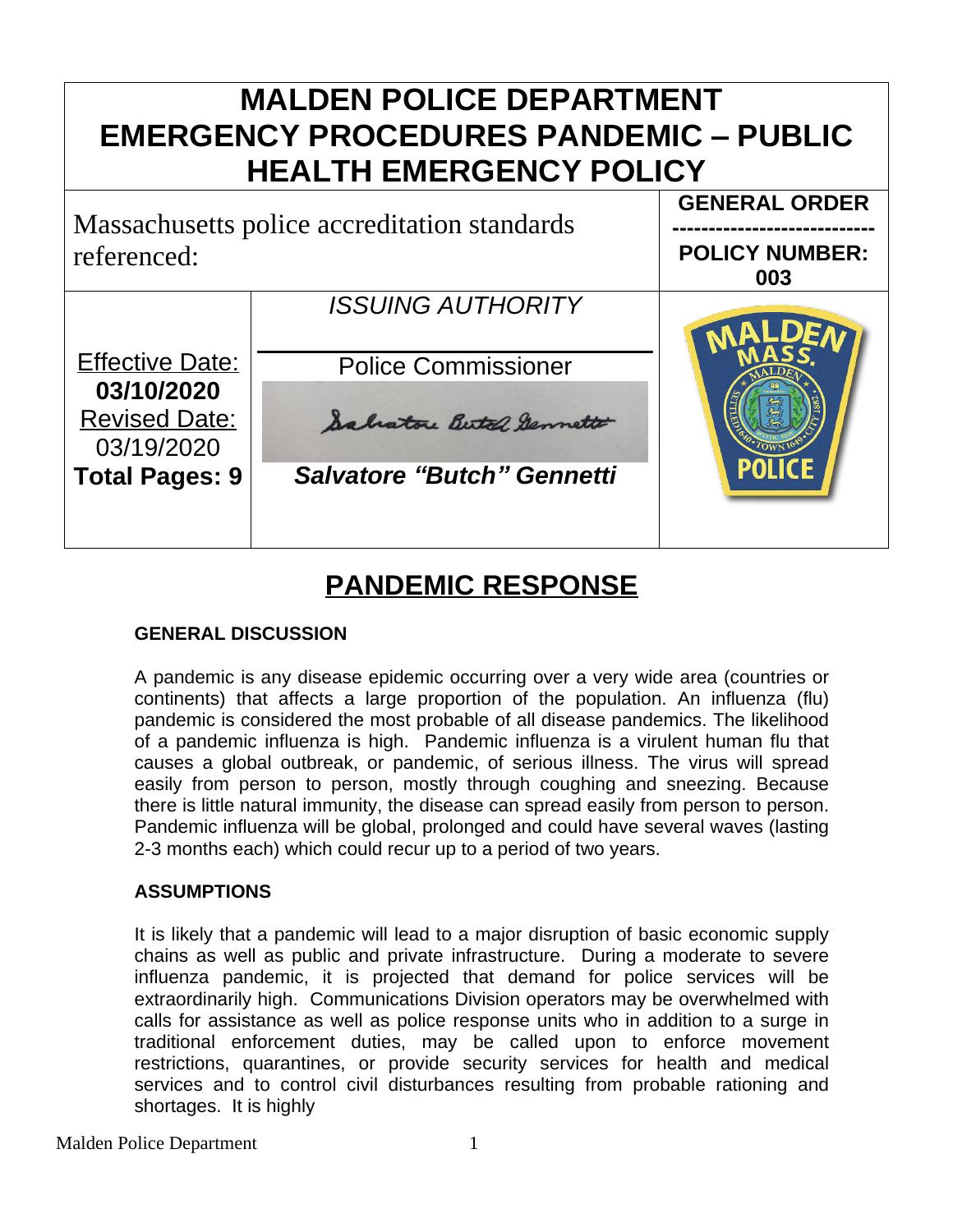unlikely that the department could expect to receive mutual aid assistance to supplement our resources during a pandemic. Therefore, it is very likely that the department will be forced to reduce services as a result of personnel shortages and greater than normal demand for service.

#### **DEFINITIONS:**

**Quarantine:** To separate and restrict the movement of people who have been exposed to a communicable disease and are not yet ill. Quarantined persons may become ill and infectious over a certain period of time after exposure thus presenting a risk for spread of the communicable disease.

**Isolation:** Separating people who are ill from other people to prevent the spread of a communicable disease.

**PPE:** Personal Protective Equipment such as respirators, non-permeable gloves, aprons, coveralls, shoe covers, splash and eye protection adequate to protect wearer from exposure to contaminants, bodily fluids, airborne pathogens or other disease specific transmission routes.

#### **A. EXTERNAL RESPONSE MEASURES**

- 1. Response to a pandemic will occur at the local level and will inevitably be multiagency and multidisciplinary. The nature of a rapidly spreading, highly contagious disease will require coordination not only between multiple agencies, but also across jurisdictional lines.
- 2. Command and control of disaster operations during a pandemic will be conducted according to the National Incident Management System (NIMS). Chain of command will be organized under the Incident Command System (ICS). As specified under NIMS, a Joint Information System or Joint Information Center (JIC) will be used to coordinate the release of information among all involved agencies and jurisdictions.
- 3. The Malden Police Department response will be coordinated through the Emergency Operations Center (EOC) and follow the responsibilities for local law enforcement as outlined in the city's Comprehensive Emergency Management Plan (CEMP). Officers may be called upon to maintain public order and:
	- (a) Provide security for vaccine/treatment transport and vaccine distribution sites;
	- (b) Assist in enforcing public health orders;
	- (c) Provide site security as needed at medical facilities and similar venues, and
	- (d) Assist with handling mass fatalities.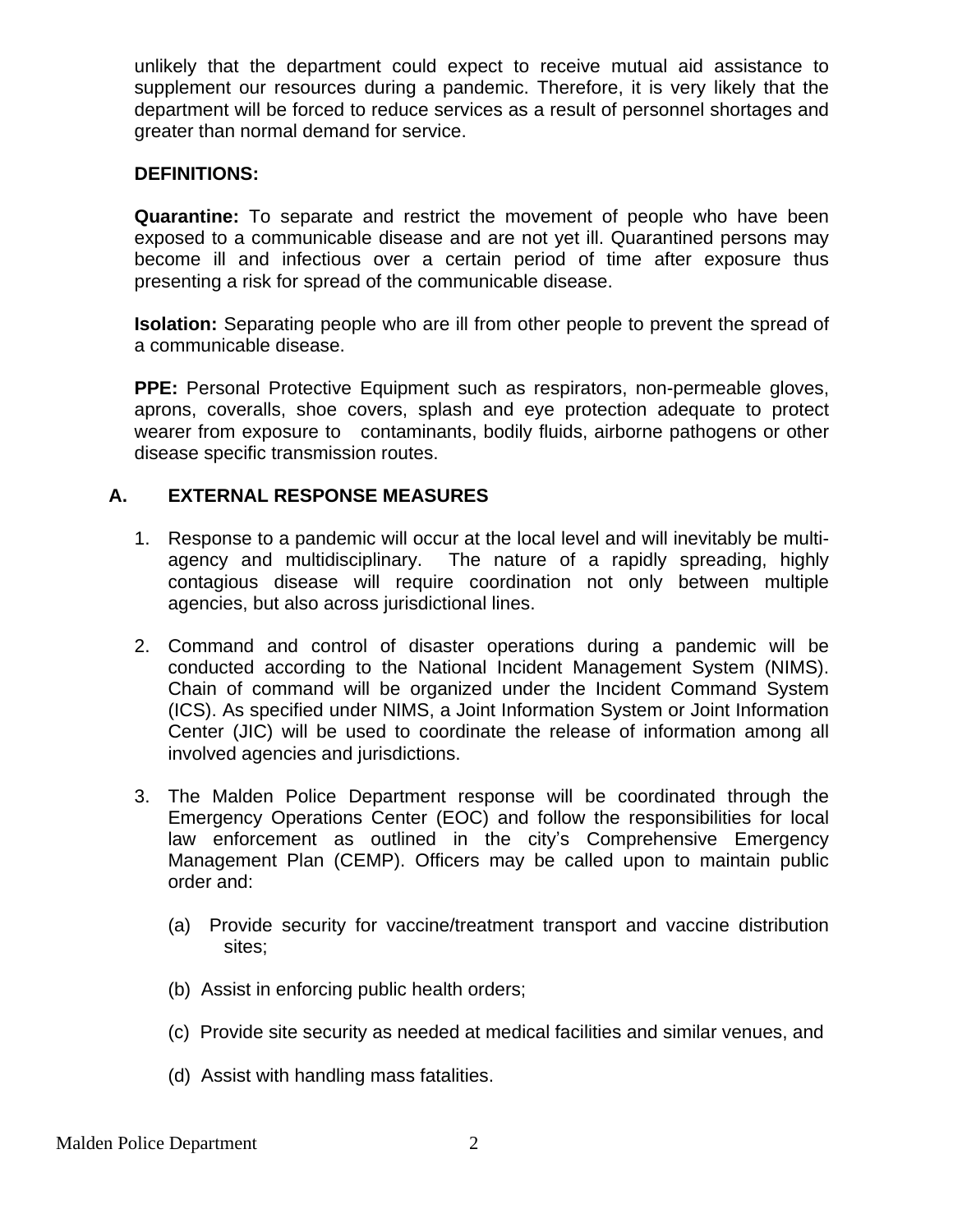- 4. The Malden Police Department will work in partnership with other supporting pandemic response plans to include:
	- (a) Region 3 Public Health Response Plans
	- (b) Massachusetts Department of Public Health
	- (c) DHHS Pandemic Influenza Plan, U.S. Dept. of Health and Human Services.
	- (d) Massachusetts Emergency Management Agency

# **B. INTERNAL (POLICE DEPARTMENT SPECIFIC) RESPONSE MEASURES**

1. The goal of pandemic planning and response within the department requires efforts directed toward keeping departmental personnel as disease free as possible and maintaining a continuity of essential operations.

# 2. **PRE-PANDEMIC PLANNING**:

- (a) **Providing Employee Training** The Designated Infection Control Officer (DICO) in conjunction with the training officer will construct a lesson plan and present training to all departmental personnel that expressly addresses techniques that may be employed to minimize exposure to pandemic illnesses and other infectious diseases, encourage immunization, discourage reporting to work when sick, the proper use of Personal Protective Equipment (PPE), and encouraging personnel to have family preparedness plans in the event of a pandemic. This training will be mandatory for all employees. This training may be in the form of specialized classroom training or provided in small units at roll call.
- (b) **Determine Personal Protective Equipment Needs** Providing personal protective equipment is one of the most important steps for protecting personnel and is a necessary component of an effective pandemic response plan. The DICO should determine the appropriate quantity and type of personal protective equipment that will be needed by personnel during a pandemic.

The DICO, in conjunction with the Chief of Police or designee shall plan for and acquire PPE well before an outbreak occurs. The DICO and designee will make provisions for adequate storage of the equipment; routinely rotating the oldest stock of PPE out for everyday departmental use while acquiring new stock for replenishment and document PPE quantities and readiness in quarterly operational readiness reports.

(c) **Identification of Essential Functions / Critical Components & Personnel** - Planning for sharp reductions in the department's workforce while maintaining a continuity of essential operations is critical to the response plan. The following organizational units or functions are considered mission critical under the extreme circumstances of a pandemic, and will maintain normal operations as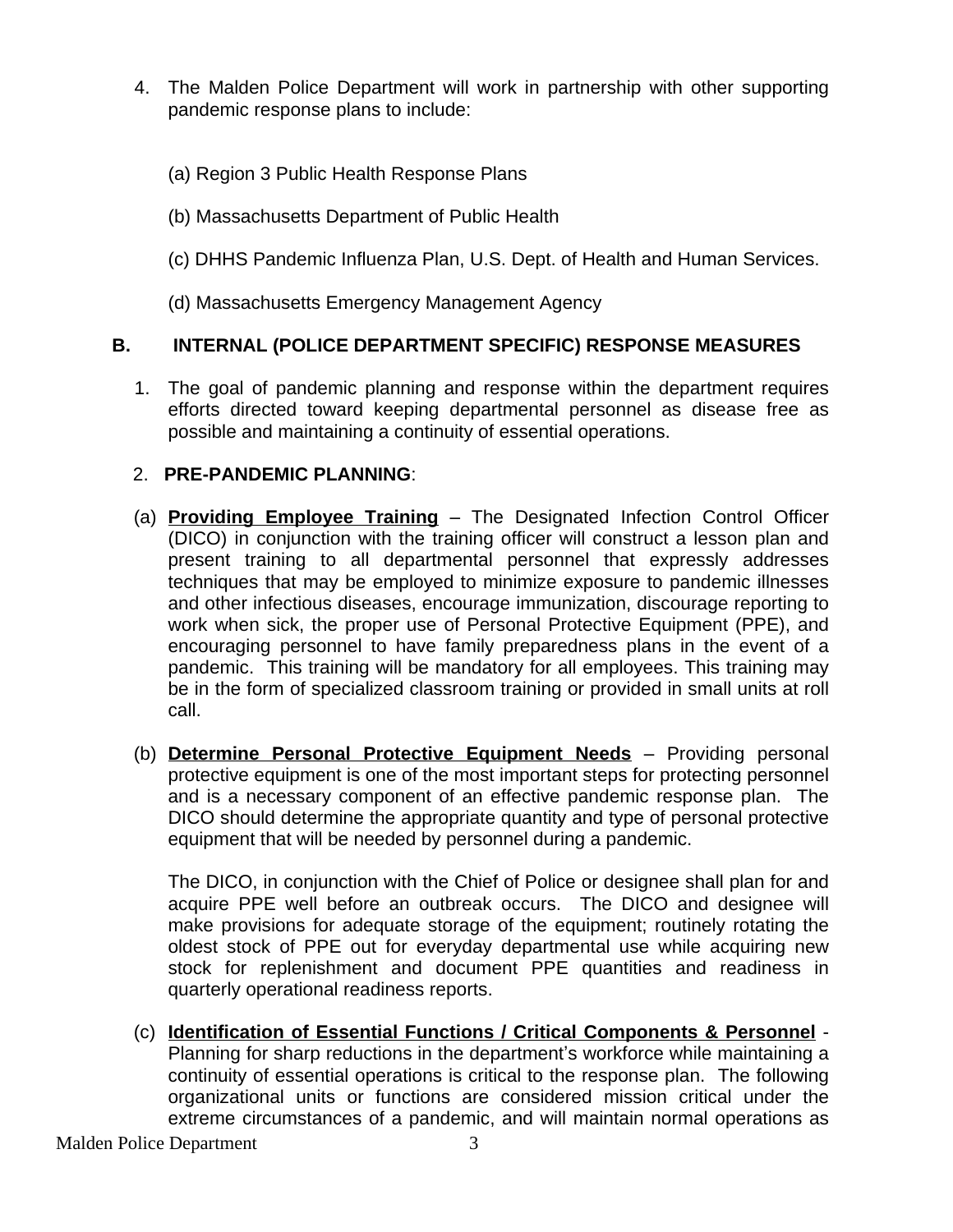staffing levels allow or temporarily suspend/alter some services in balance with day-to-day capabilities;

- **Communications / Records Section** Personnel assigned as needed to handle call taking. Mandatory response protocols adjusted as necessary after consultation with command personnel in congruence with staffing levels and response capability of patrol units. Referral of callers to on-line or email reporting rather than officer response.
- **Patrol** At a minimum, respond to life-saving emergencies, serious crimes in progress/recently occurred, crimes against persons, vehicle collisions involving injuries or fatalities, death investigations, and other responses as staffing levels allow. Telephone reporting of minor crimes may be taken by communications personnel.

In an effort to limit face to face interactions and limit the amount of walk-in visitors to the Malden Police Station certain reports shall be taken via the telephone by the dispatchers/cadets and any other personnel temporarily assigned to these duties. These reports include the following incidents: harassing phone calls, lost or stolen credit/debit card, stolen bicycle, identity theft, lost property, theft (not including MV theft or license plate theft), lost or stolen cell phone/electronic device, theft from MV.

If a question arises about an incident that can be reported over the phone consult with the OIC for clarification.

Also, for the duration of the pandemic, child safety seat installations will be temporarily suspended.

- **Criminal Investigations Section** Reassignment to supplement patrol needs while maintaining capability to investigate all serious crimes against persons and maintain evidence/crime scene processing as needed for major crimes against persons. Resume investigation of other crimes as staffing levels allow.
- **Personnel in Non-Patrol Assignments** Reassignment to supplement patrol needs while striving to maintain the capability of meeting general police operational needs.

# 3. **OPERATIONS DURING A PANDEMIC**:

(a) Law enforcement facilities - The goal during a pandemic is to keep the law enforcement workplace as disease-free as possible by increasing the cleaning of police facilities and reducing the possibility of having sick or exposed persons contaminating the work area and thus exposing other personnel to the disease. To address this issue, the following procedures will be in effect: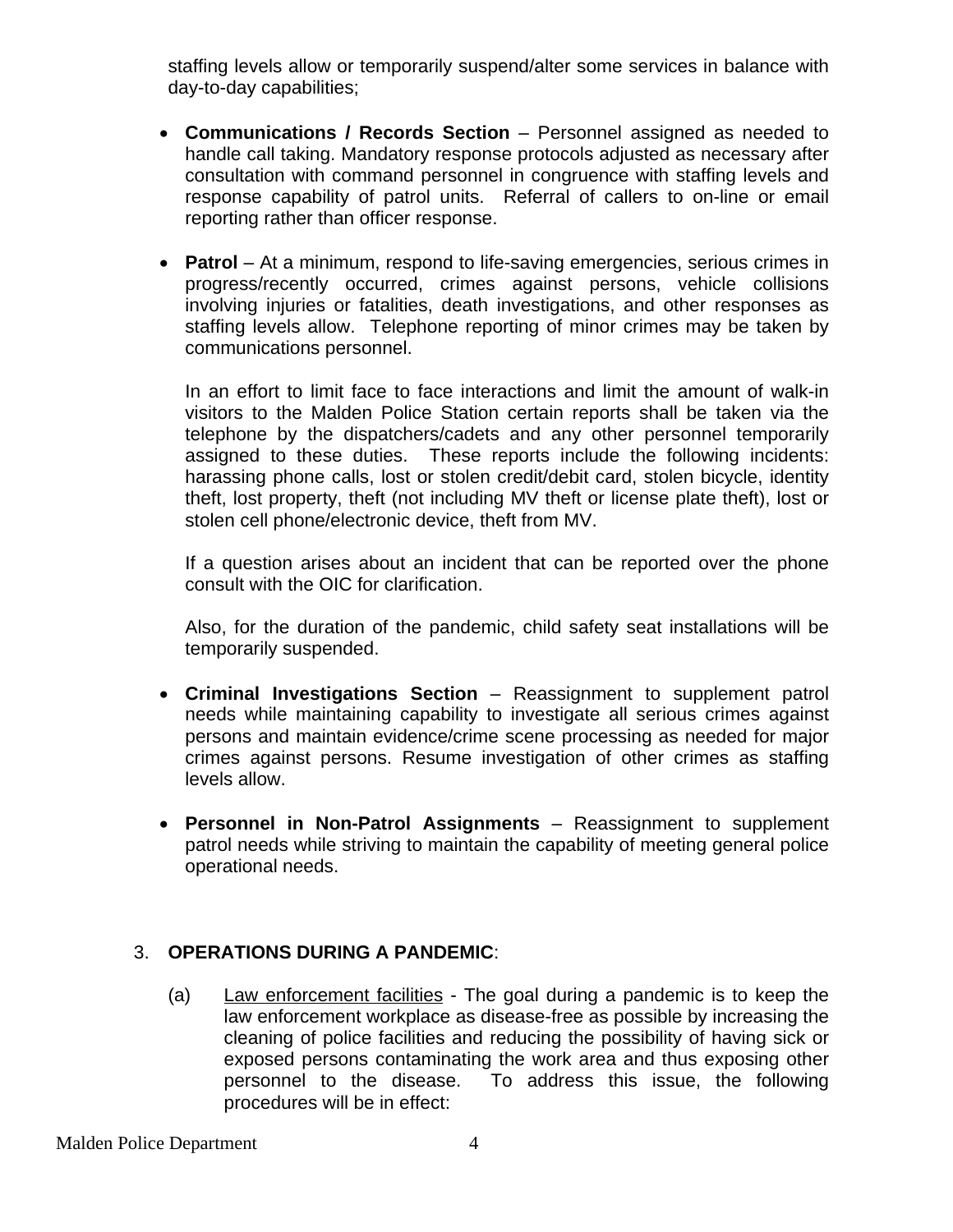- Ensure employees understand self-protection strategies regarding infectious disease control by conducting additional training via broadcast emails and by posting notices and reminders throughout police department facilities. Encourage personnel to have plans to take care of their families while they are assigned to critical functions.
- Employees and visitors to the police department facility will not be allowed access to the police building if they are sick or show any signs of illness. All employees and visitors should be required to clean hands with 60% alcoholbased hand cleaner/sanitizer immediately upon entering the building.
- Employees who are sick will be required to stay home rather than to report to work. Employees should stay at home at least 24 hours after they no longer have a fever. This should be determined without the use of fever-reducing medicines (any medicine that contains aspirin, ibuprofen or acetaminophen). Employees should constantly monitor themselves for signs of illness. If symptoms exist, stay at home! This is an important component of protecting the health and safety of others in the workplace.
- Concentrate the efforts of custodial staff on the cleaning and sanitizing of all frequently touched surfaces within the building such as counters, doorknobs, handles, telephones, copiers, vending machines, etc. Viruses can live on hard objects up to 8 hours.
- The DICO will ensure an adequate supply of personal protective equipment and alcohol-based hand sanitizers are available to all personnel. During a pandemic health emergency, latex or nitrile gloves, N95 respirators and nonvented eye protection shall be worn when in hands-on contact with members of the general public known or suspected to be ill or who are in quarantine or isolation. Appropriate PPE is to be worn when in contact with their personal items or effects as well. Remove and dispose of gloves and N95 respirators at the conclusion of the contact, or when cross-contamination may occur.
- Personnel should not use other workers phones, desks, offices, or other work tools and equipment. Personnel are encouraged to wash hands frequently with soap and water for at least 20 seconds. If soap and water are not available, use an alcohol-based hand sanitizer with at least 60% alcohol content. Cover the mouth and nose with a tissue when coughing or sneezing. Avoid touching the face, eyes, nose and mouth.
- All in-service and outside training will be suspended.
- Roll call and other formal assemblies of personnel within confined quarters will be suspended or held in open areas intended to reduce the potential opportunity for spread of disease.
- Wherever possible, employees should maintain a social distance from each other and the public of at least six feet. Refrain from hand shaking or other greetings involving personal contact.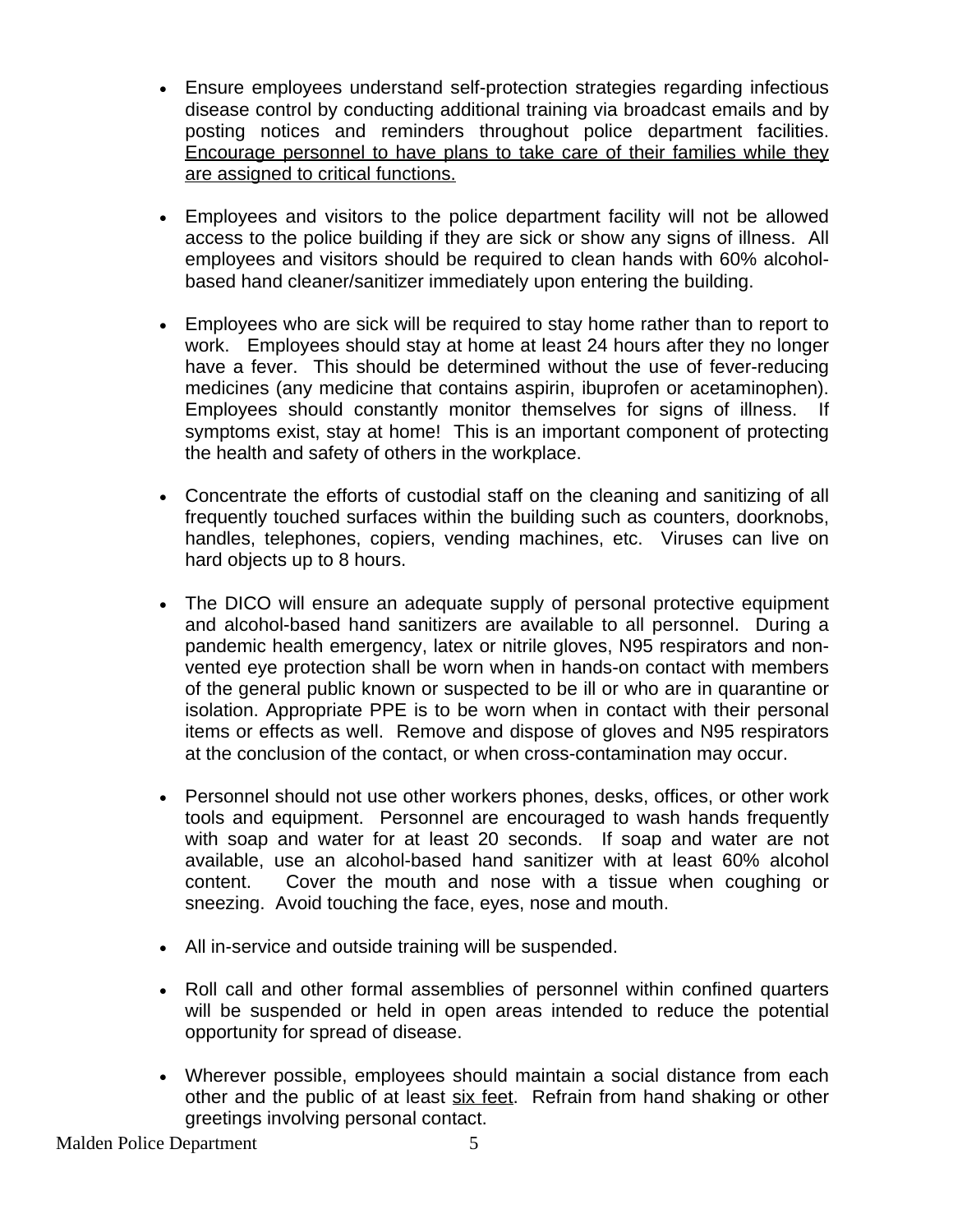- Certain functions or equipment require shared use of surfaces such as vehicle steering wheels and door handles, communications center phone keypads and handsets, cruiser microphones, handheld radar units, adjustable rear-view mirrors etc. At the completion of use or end of shift, employees shall wash all contacted surfaces with an appropriate disinfectant which is provided by the department.
- There are varying levels of efficacy pertaining to the wearing of respirators. A respirator, (for example, an N95\* or higher filtering face piece respirator\*) is designed to protect the wearer from breathing in very small particles, which might contain viruses. These types of respirators fit tightly to the face so that when properly worn, air is inhaled through the filter material. Personnel shall wear a respirator if they are well and expect to be in close contact with people who are known or thought to be sick with a pandemic illness. Personnel should limit the amount of time they are in close contact with ill people. These recommendations also apply if you must take care of a sick person at home. N95 respirators**\*** should be worn once and then disposed of properly.
	- (b) The Chief of Police or his designee will serve as or appoint a representative to serve as the department's liaison to the public health emergency Unified Command structure. This person will be responsible for information exchange between the Unified Command and the Chief of Police or his designee and coordinate the department's response regarding the deployment of personnel and equipment for the UC response.
	- (c) The department's UC representative will consult with the District Attorney's office and if necessary, the Attorney General's office to review procedures guiding the enforcement of community response measures and public health orders such as isolation, quarantine, forced quarantine and the apprehension, prosecution and disposition of quarantine/public health order violators.
	- (d) When requested, the department will provide support to other departments and agencies, depending on available resources and input from the Unified Command, which will set priorities and guide the responses of individual agencies/sectors during a public health emergency.
	- (e) Public information communications must be maintained to inform/alert citizens of changes in available services and response capabilities etc. Information should be closely coordinated with the public health unified command structure.

# 4. **POLICE AUTHORITY TO ENFORCE SUPERIOR COURT QUARANTINE ORDERS**

A police officer has legal authority to enforce a quarantine order that has been issued by the Superior Court. The order must include clear directions on how it is to be enforced, including the police officer's role in enforcing the order. A police officer who is asked to enforce a quarantine order issued by the Superior Court should: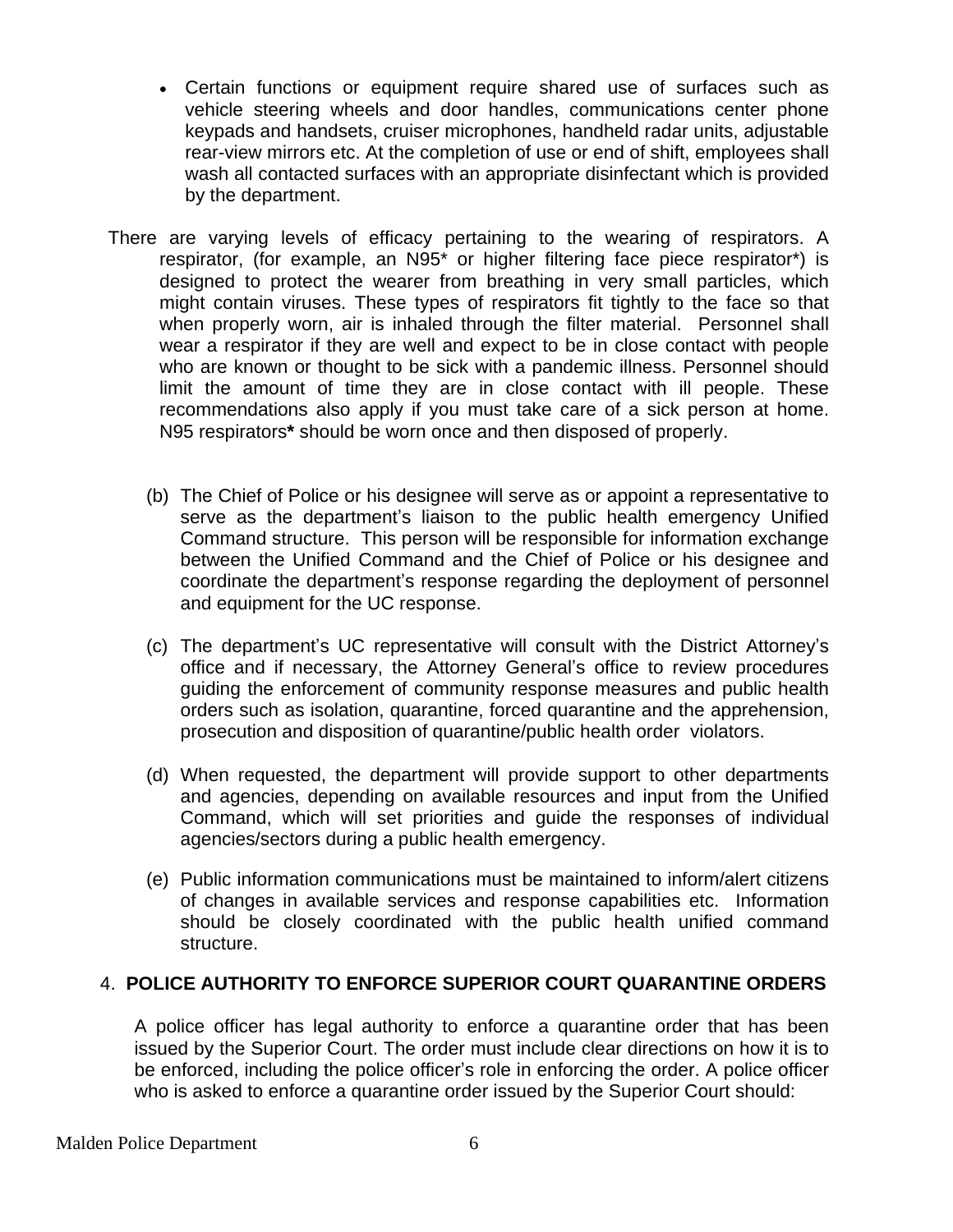- Be provided with, and retain a copy of the court order for the official police report;
- Read the court order to determine what conditions it imposes on the subject of the quarantine order, and whether it provides clear instructions on how the order is to be enforced, including the police officer's role in enforcing the order;
- Confer with the local Public Health Department or DPH, medical personnel, or EMS, to learn their assessment of the person's medical condition and the extent to which he/she may be contagious;
- Assess whether the subject of the court order may resist enforcement actions, thereby posing an increased risk to the police officer;
- Confer with supervisory personnel to develop an enforcement plan that mitigates risk to the police officer(s) and other personnel; and
- Follow all safety guidance concerning the use of PPE. Remember: if the person is sick and may be contagious, stay at least six feet away from the person unless you are equipped with appropriate PPE.

If the court order fails to provide clear direction on how it is to be enforced, officers should request the Health Agent, Board of Health or DPH to go back to Court to obtain a more detailed order. While waiting for a new court order to be issued, officers may act under the authority of the Community Caretaking Doctrine to detain the subject of the quarantine order, if he or she presents an imminent danger to public health and safety.

# 5. **POLICE AUTHORITY TO ENFORCE PUBLIC HEALTH QUARANTINE ORDERS**

When facing a situation in which the subject of a quarantine order is violating, or is threatening to violate a quarantine order issued by a Board of Health or DPH, the police officer should request the Board of Health or DPH to apply to the Superior Court for a court order that provides clear instructions on how the order is to be enforced, including the role of the police officer. In limited circumstances, a police officer may act under the authority of the Community Caretaking Doctrine to detain the subject of a quarantine order who presents an imminent danger to public health and safety**.**

#### 6. **POLICE AUTHORITY TO DETAIN OR ISOLATE IN THE ABSENCE OF A QUARANTINE ORDER**

#### **COMMUNITY CARETAKING DOCTRINE:**

When acting in furtherance of his or her community caretaking responsibilities, a police officer has authority to act to render aid and prevent serious injury to people or property. The Supreme Judicial Court has concluded that the constitution does not require a police officer to sit idly by if immediate action is needed to prevent serious harm to people or property. If a police officer acts in furtherance of his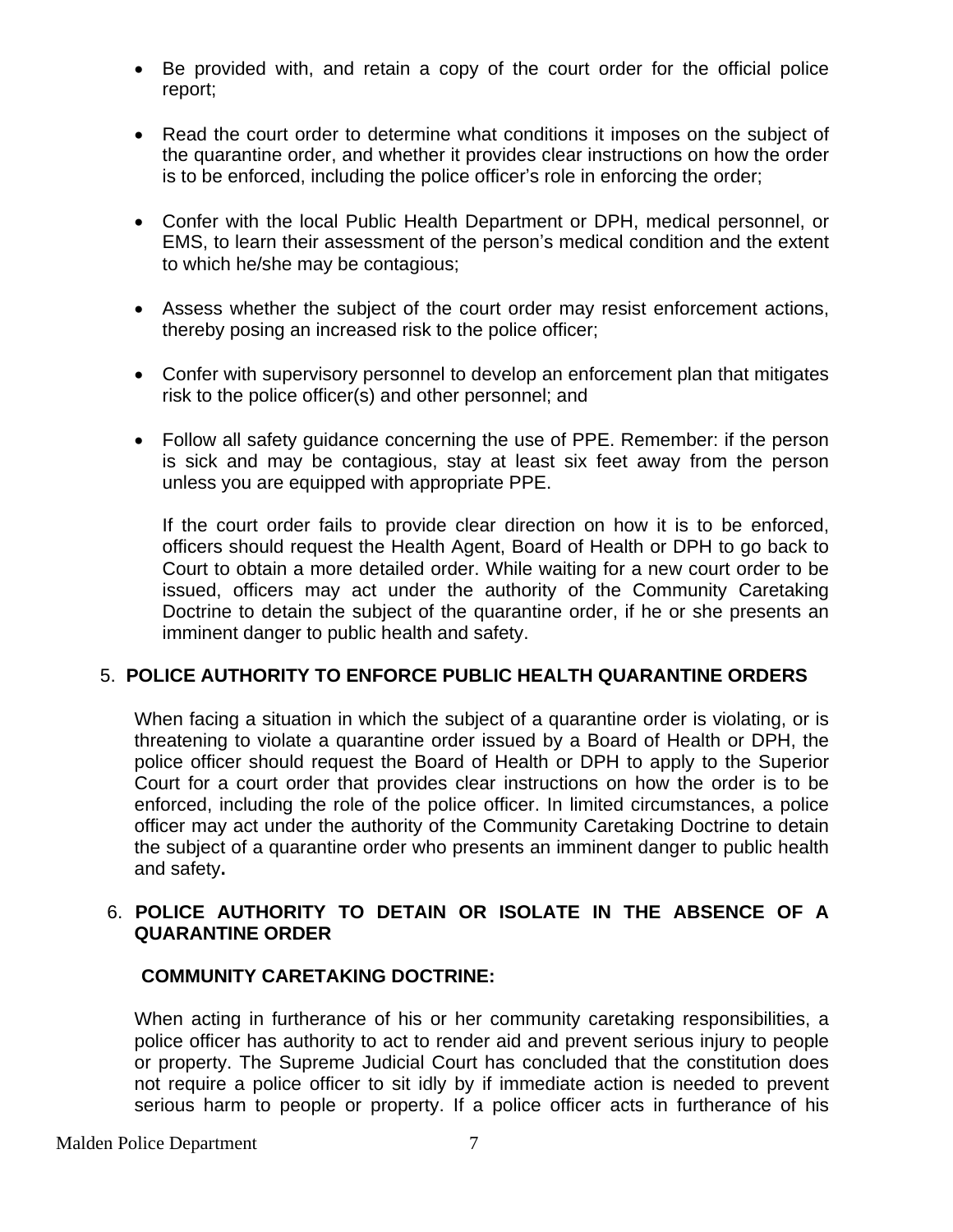community caretaking responsibility, he has authority to take immediate action to render aid, assess and respond to situations posing an imminent serious threat to life or property, and otherwise protect the public health and safety from imminent harm.

#### **Four conditions must be present for a police officer to act under the community caretaking doctrine that otherwise might be considered an unlawful search and seizure under the 4th Amendment:**

- The police officer must have reasonable grounds to believe that an emergency exists that presents an imminent and serious threat to life or property;
- The police officer must in fact take immediate action delay in acting suggests that immediate action was not necessary. However, it may be reasonable to delay action in order to bring appropriate emergency personnel and resources to the scene or protect the safety of the police officer;
- The police officer's conduct must be motivated by a desire to render aid or protect the public, rather than to gather evidence of a crime, apprehend a criminal, or otherwise exercise his law enforcement authority;
- The police officer's actions must be reasonable considering the emergency, and be no broader than necessary to alleviate the emergency at hand.

Under appropriate circumstances and when reasonably necessary, the community caretaking doctrine permits a police officer dealing with a public health emergency to forcibly isolate people who pose a serious threat to others because of their exposure to contagions. Although a competent person may refuse emergency medical treatment, the police may nonetheless isolate him if he poses an immediate threat to others because of his exposure to a dangerous or deadly contagion.

#### **Detaining or Isolating a Person Who May Have Highly Contagious, Dangerous/Deadly Diseases:**

In the absence of a Superior Court quarantine order, a police officer may exercise his authority under the community caretaking doctrine to detain, isolate or quarantine a person who may have a highly contagious dangerous or deadly diseases under the following circumstances:

**•** The police officer must first determine that the person presents an imminent and serious threat to public health. In most instances, a police officer does not have the necessary experience and expertise to assess the likelihood that a person has a highly contagious dangerous/deadly disease and the threat the person presents to public health. Accordingly, a police officer must rely on the expertise and judgment of medical or public health personnel. If not already on scene, a police officer should summon EMS, and if necessary, request that the public health agent, Board of Health member, State DPH or other medical personnel come to the scene. On-